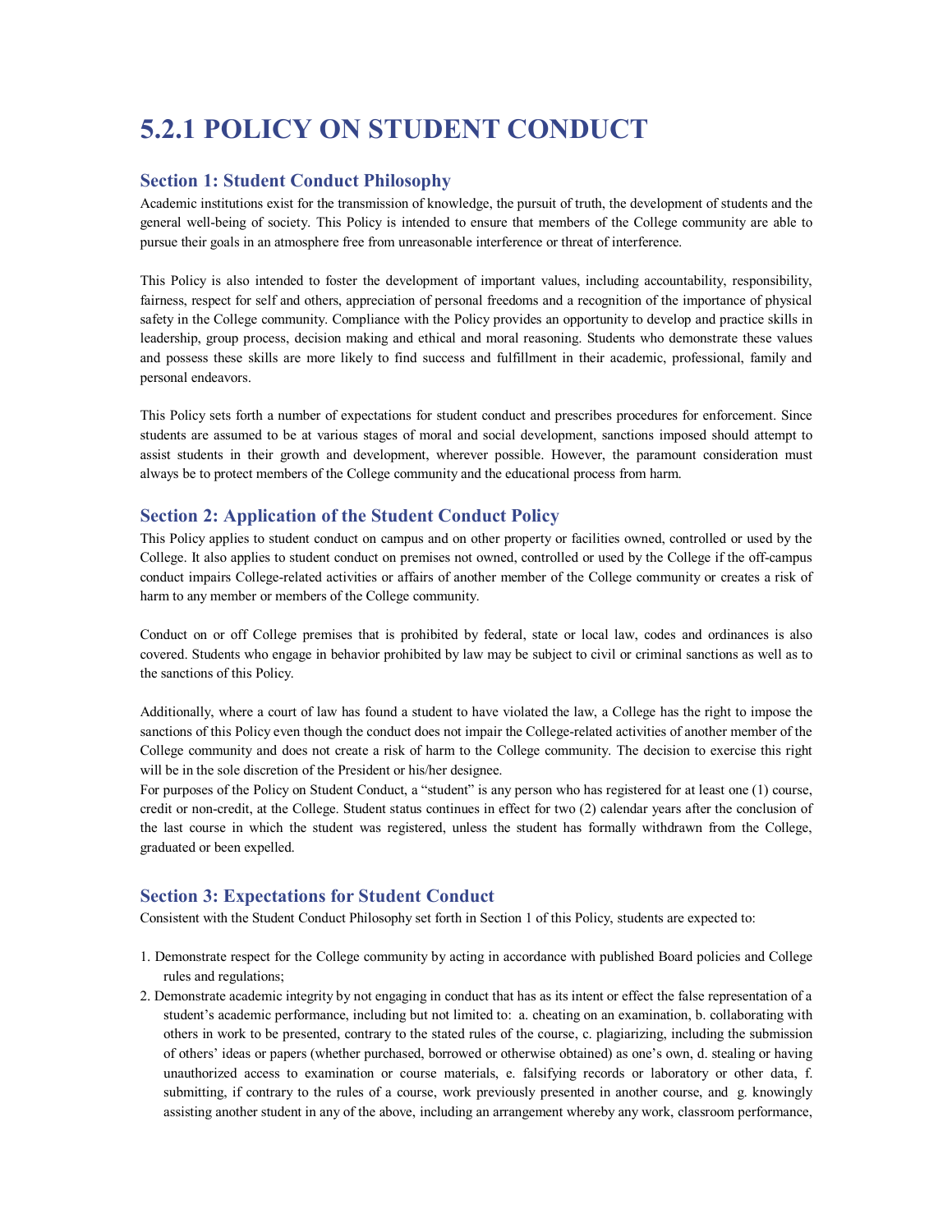examination, or other activity is submitted or performed by a person other than the student under whose name the work is submitted or performed;

- 3. Demonstrate respect for the property of the College and of others by not damaging or destroying or attempting to damage or destroy such property, and by not possessing or attempting to possess such property without authorization, including unauthorized entry to or use of College premises;
- 4. Demonstrate respect for others by: a. refraining from conduct that constitutes a danger to the personal health or safety of other members of the College community and guests or licensees of the College, including intentionally causing or attempting to cause injury; b. refraining from conduct that obstructs or seriously impairs or attempts to obstruct or seriously impair College-sponsored or College-authorized activities; and c. refraining from harassment, which is defined as conduct that is abusive or which substantially interferes with a person's pursuit of his or her customary or usual affairs;
- 5. Demonstrate respect for others by refraining from sexual misconduct (see the Sexual Misconduct and Relationship Violence Statement);
- 6. Be truthful in all matters and not knowingly make false statements to any employee or agent of the Board or the College with regard to a College related matter, nor forge, alter or otherwise misuse any document or record;
- 7. Comply with the directions of College staff members acting within the scope of their employment responsibilities;
- 8. Contribute to a safe and healthy learning and working environment by refraining from the unauthorized possession or use of weapons or dangerous instruments as defined by law and pursuant to Board Policy, and by refraining from possessing or using other objects in a manner that causes harm, threatens or endangers oneself or others;
- 9. Respect oneself and others in the community by refraining from knowingly possessing, using, transferring, selling or being under the influence of any controlled substance, as defined by law, or possessing or consuming alcoholic beverages unless specifically authorized, pursuant to Board Policy. Use or possession of a drug authorized by prescription from a licensed medical practitioner is not covered by this statement;
- 10. Refrain from any unauthorized use of electronic or other devices to make an audio or video record of any person while on College premises without his/her prior knowledge or without his/her expressed consent;
- 11. Conduct oneself in a civil and respectful manner, both within and outside the College. Students may be sanctioned for behavior that is not in accordance with the above-stated expectations.

#### **Section 4: Sanctions**

The prior conduct record of a student shall be considered in determining the appropriate sanction for a student who has been found to have violated any part of Section 3 of this Policy. Sanctions shall be progressive in nature; that is, more serious sanctions may be imposed if warranted by the prior conduct record of the student.

A "sanction" may be any action affecting the status of an individual as a student taken by the College in response to a violation of this Policy, including but not limited to the following:

- 1. "Expulsion" is a permanent separation from the College that involves denial of all student privileges, including entrance to College premises;
- 2. "Suspension" is a temporary separation from the College that involves denial of all student privileges, including entrance to college premises for the duration of the suspension, and may include conditions for reinstatement;
- 3. "Removal of College privileges" involves restrictions on student access to certain locations, functions and/or activities but does not preclude the student from continuing to pursue his/her academic program;
- 4. "Probation" is a status that indicates either (a) serious misconduct not warranting expulsion, suspension or removal of College privileges, or (b) repetition of misconduct after a warning has been imposed;
- 5. A "Warning" is a written notice to the student indicating that he or she has engaged in conduct that is in violation of Section 3 of this Policy and that any repetition of such conduct or other conduct that violates this Policy is likely to result in more serious sanctions;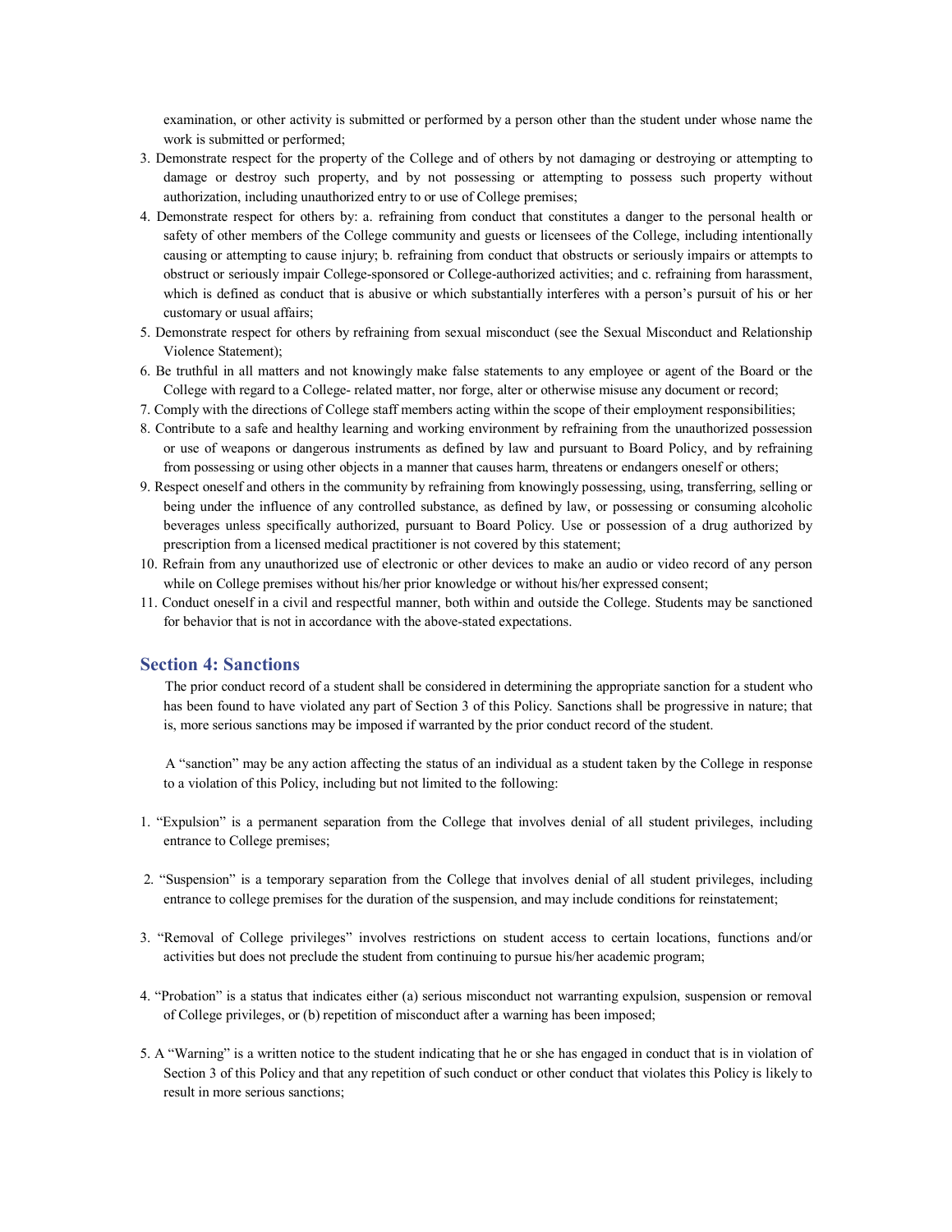6. "Community restitution" requires a student to perform a number of hours of service on the campus or in the community at large.

#### **Section 5: Procedures**

The following procedures shall govern the enforcement of this Policy:

1. Information that a student may have violated this Policy should be submitted to the Dean of Students or other designee of the President (hereinafter referred to as "the

Dean"), normally within thirty (30) days of the date of a possible violation or within thirty (30) days of the date that the facts constituting a possible violation were known.

2. Upon receipt of information relating to a possible violation, the Dean may immediately place restrictions on or suspend a student on an interim basis if, in the judgment of the Dean, the continued presence of the student at the College or continued participation in the full range of college activities poses a danger to persons or property or constitutes an ongoing threat of disrupting the academic process.

a. "Interim restrictions" are limitations on the student's participation in certain College functions and activities, access to certain locations on campus or access to certain persons, that do not prevent the student from continuing to pursue his/her academic program. A student upon whom the Dean has placed interim restrictions shall be afforded written reasons for the restrictions, as well as the time period during which the interim restrictions shall apply. The decision of the Dean regarding interim restrictions shall be final.

b. "Interim suspension" is the temporary separation of the student from the College that involves the denial of all privileges, including entrance to College premises. Prior to imposing an interim suspension, the Dean shall make a good faith effort to meet with the student. At this meeting, the Dean shall inform the student of the information received and provide the student an opportunity to present other information for the Dean's consideration. Based upon the information available at that time, the Dean shall determine whether the student's continued presence on campus poses a danger to persons or property or constitutes an ongoing threat of disrupting the academic process. A student suspended on an interim basis by the Dean shall be provided written reasons for the suspension and shall be entitled to an administrative conference or a hearing as soon as possible, normally within ten (10) business days from the date the interim suspension was imposed. The decision of the Dean regarding an interim suspension shall be final.

3. Following the imposition of interim restrictions or interim suspension, if any, the Dean shall promptly investigate the information received by meeting with individuals who may have knowledge of the matter, including the accused student, and by reviewing all relevant documents. If upon the conclusion of the Dean's investigation, the Dean determines that there is insufficient reason to believe the student has committed a violation of any part of Section 3 of this Policy, the Dean shall dismiss the matter and shall so inform the student in writing.

4. If, upon the conclusion of the Dean's investigation, the Dean determines that there is reason to believe the student has committed a violation of any part of Section 3 of this Policy and, after considering both the possible violation and the prior conduct record of the student, that a sanction of less than suspension or expulsion is appropriate, the Dean shall schedule an administrative conference with the student. The student shall be given reasonable notice of the time and place of the conference. At the administrative conference, the student shall have the opportunity to present information for the Dean's consideration. At the conclusion of the administrative conference, the Dean shall determine whether it is more likely than not that the student has violated the Policy and, if so, impose a sanction less than suspension or expulsion. The Dean shall provide the student with a written explanation for the determination. The decision of the Dean shall be final.

5. If, upon the conclusion of the Dean's investigation, the Dean determines that there is reason to believe the student has committed a violation of any part of Section 3 of this Policy and, after considering both the violation and the prior conduct record of the student, that a sanction of suspension or expulsion is appropriate, the Dean shall provide the student with reasonable written notice of a meeting and shall inform the student that his/her failure to attend the meeting or to respond to the notice may result in the imposition of the maximum permissible sanction. At the meeting, the Dean shall provide the student with a written statement that shall include the following: a. a concise statement of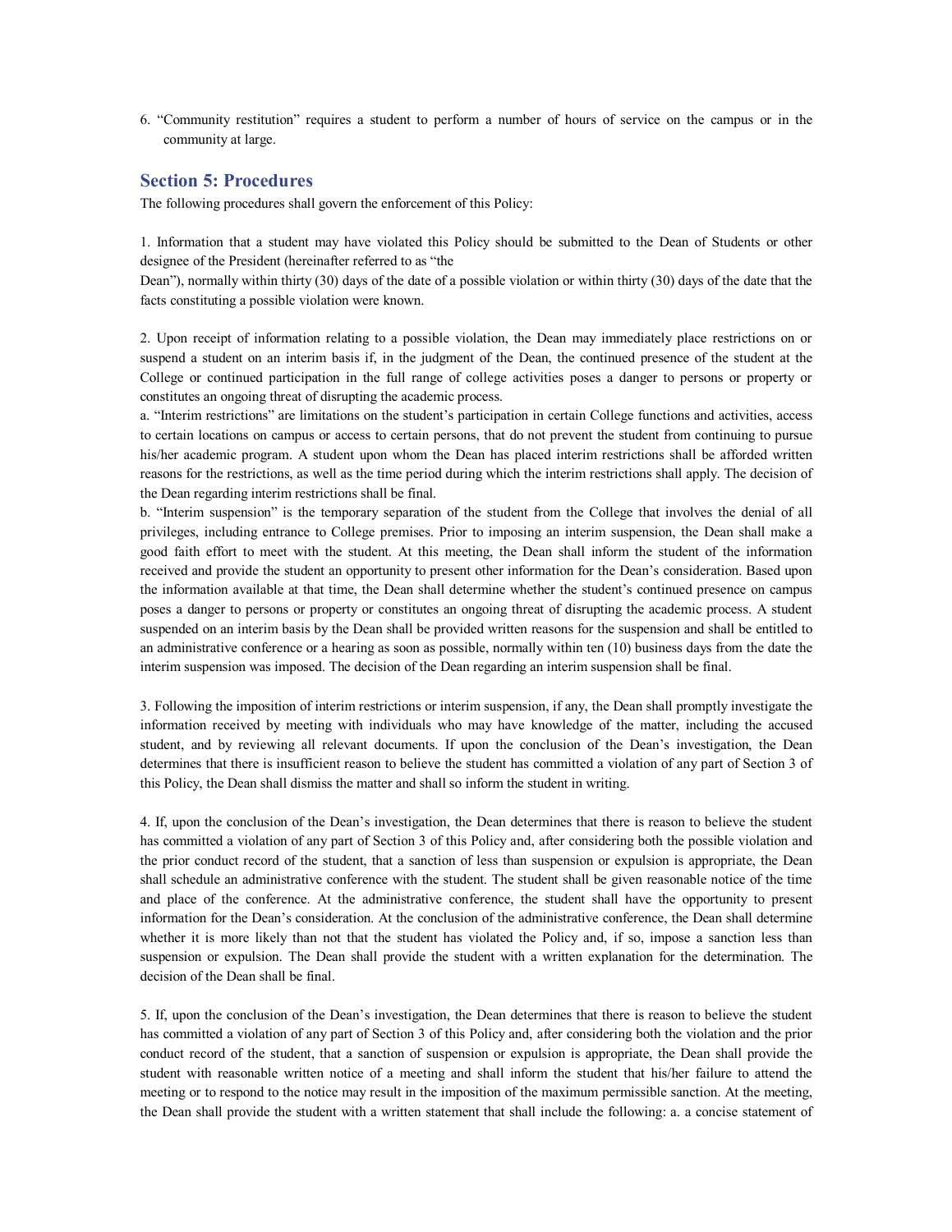the alleged facts; b. the provision(s) of Section 3 that appear to have been violated; c. the maximum permissible sanction; and d. a statement that the student may resolve the matter by mutual agreement with the Dean, or may request a hearing by notifying the Dean in a writing, which must be received by 5:00pm on the following business day.

6. If the student requests a hearing, he/she is entitled to the following: a. to be heard, within five (5) business days, or as soon as reasonably possible, by an impartial party or panel whose members shall be appointed by the Dean; b. if the Dean appoints an impartial panel, to have a student on the panel, if requested by the student; c. to appear in person and to have a nonlawyer advisor. However, if there is pending at the time of the hearing a criminal matter pertaining to the same incident that is the subject of the hearing, a lawyer may be present for the sole purpose of observing the proceedings and advising the student concerning the effect of the proceedings on the pending criminal matter; d. to hear and to question the information presented; e. to present information, to present witnesses and to make a statement in his or her behalf; and f. to receive a written decision following the hearing. (See Section 6 for additional procedures regarding sexual misconduct.)

7. As used herein, the term "impartial" shall mean that the individual was not a party to the incident under consideration and has no personal interest in the outcome of the proceedings. Prior to the commencement of the hearing, the student who is subject to the hearing may challenge the appointment of an impartial party or panel member on the ground that the person(s) is (are) not impartial. The challenge shall be made in writing to the Dean and shall contain the reasons for the assertion that the person(s) is (are) not impartial. The decision of the Dean shall be final.

8. The written decision of the impartial party or panel shall specify whether, based on the information presented, it is more likely than not that the student committed the violation(s) reported and shall state the sanction to be imposed, if any. The written decision shall be provided to the student.

9. Sanctions imposed by an impartial party or panel are effective immediately. The President may, for good cause, suspend imposition of the sanctions imposed by the impartial party or panel to allow the student time to prepare a written request for review. If a written request is received, the President may continue to suspend imposition of the sanctions until he has reviewed and acted on the student's request.

10. A written request for review of the decision of the impartial party or panel must be received by the President within three (3) calendar days after the student is notified of the decision and must clearly identify the grounds for review. The review by the President is limited to the record of the hearing, the written request and any supporting documentation submitted with the request by the student. The decision of the impartial party or the panel shall be upheld unless the President finds that: a. a violation of the procedures set forth herein significantly prejudiced the student; and/or b. the information presented to the impartial party or panel was not substantial enough to justify the decision; and/or, c. the sanction(s) imposed was (were) disproportionate to the seriousness of the violation.

11. Decisions under this procedure shall be made only by the college officials indicated.

# **Section 6: Additional Hearing Procedures for Sexual Misconduct Cases**

In any hearing conducted pursuant to Section 5, paragraph 6 of this Policy and involving allegations of sexual misconduct, the accuser and the accused student shall each have the right to:

a. be accompanied by a support person during the hearing (see Section 5, paragraph 6c of this policy regarding limited right to have a lawyer present.); and

b. receive a written report from the Dean indicating the determination of the impartial party or panel and the sanction(s) imposed on the accused student, if any.

# **Section 7: Miscellaneous**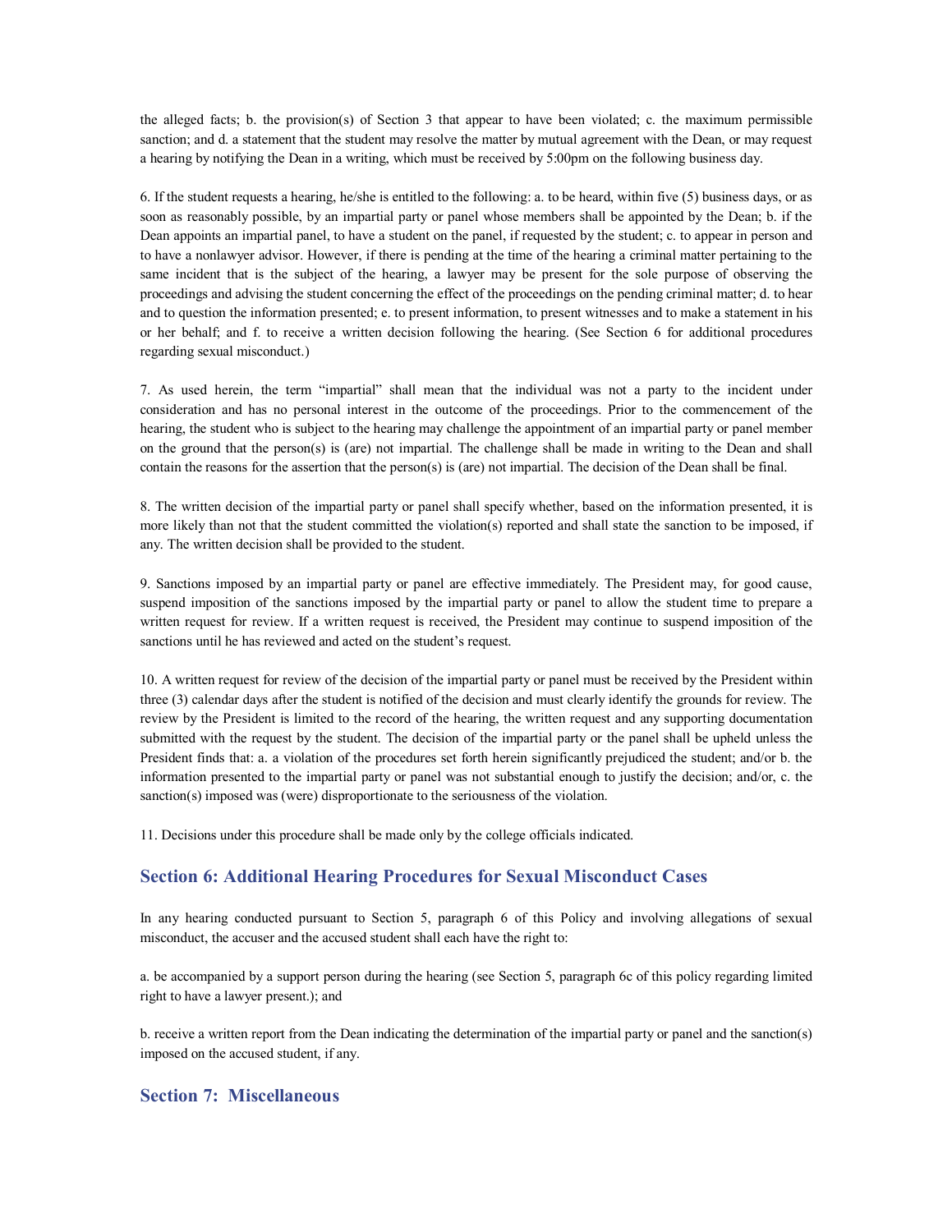The written decision resulting from an administrative conference or a hearing under this Policy shall become part of the student's educational record and shall be subject to the provisions of the Family Educational Rights and Privacy Act (FERPA). While student educational records are generally protected from disclosure by FERPA, there are a number of exceptions to this rule. Students should be aware that a record concerning his/her behavior while a student at the College may be shared with other colleges or universities to which the student may subsequently wish to transfer or be admitted. Similarly, prospective employers may require a student to provide access to his/her College records as part of the employment application process. A record of having been sanctioned for conduct that violates Section 3 of the Policy may disqualify a student for admission to another college or university, and may interfere with his/her selection for employment.

Any question concerning the interpretation or application of this Policy on Student Conduct should be referred to the President or his/her designee.

# **Section 8: Publication of Student Conduct Policy**

This Policy shall be published in College catalogs and student handbooks and should be distributed in other ways that are likely to ensure student awareness of the Policy.

# **Section 9: Policy Review**

Five years following adoption of this Policy, and as often thereafter as the Chancellor shall deem appropriate, the Chancellor shall designate a committee to review the Policy on Student Conduct, as necessary.

Sexual Misconduct and Relationship Violence Statement: To insure that each member of the Connecticut Community College community has the opportunity to participate fully in the process of learning and understanding, the Connecticut Community Colleges strive to maintain a safe and welcoming environment free from acts of sexual misconduct and relationship violence. It is the intent of the Colleges to provide safety, privacy and support to victims of sexual misconduct and relationship violence.

#### Sexual Misconduct is defined as:

• Non-consensual sexual intercourse, which includes any sexual intercourse (anal, oral, or vaginal), however slight, with any body part or object, by a man or a woman, without effective consent. • Non-consensual sexual contact, which includes sexual touching, however slight, with any object, by a man or a woman, without effective consent.

• Sexual exploitation, which includes non-consensual, unjust or abusive sexual advantage taken by a student of another, for his or her own advantage or benefit, or to benefit or advantage any one other than the one being exploited, and that behavior does not otherwise constitute nonconsensual sexual intercourse, nonconsensual sexual contact or sexual harassment. Examples of sexual exploitation include, but are not limited to: prostitution, videotaping consensual sex without a partner's consent, peeping tommery and knowingly transmitting sexually transmitted infections without a partner's knowledge.

Definition of Consent: Consent must be informed, freely and actively given, involving an understandable exchange of affirmative words or actions, which indicates a willingness to participate in mutually agreed upon sexual activity. It is the responsibility of the initiator to obtain clear and affirmative responses at each stage of sexual involvement. The lack of a negative response is not consent. Consent may not be given by a minor or by any individual who is incapacitated, whether voluntarily or involuntarily, by drugs and/or alcohol. Past consent of sexual activities does not imply ongoing future consent.

Stalking is defined as: Any behaviors or activities occurring on more than one (1) occasion that collectively instill fear in the victim and/or threaten her/his safety, mental health and/or physical health. Such behaviors or activities may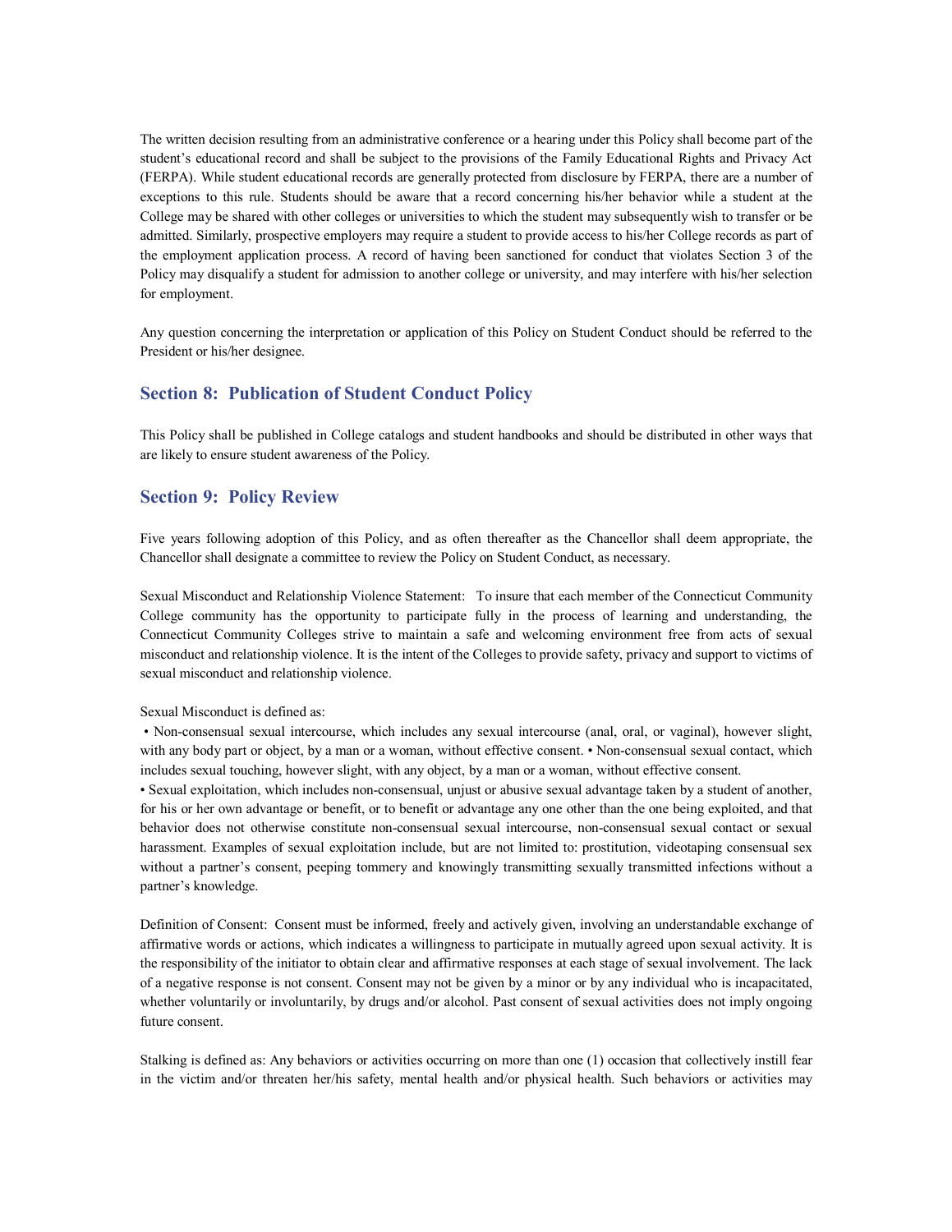include, but are not limited to, whether on or off campus, non-consensual communications (face to face, telephone, email, etc.), threatening or obscene gestures, surveillance or being present outside the victim's classroom or workplace.

Relationship Violence is defined as:

• Physical abuse, which can include but is not limited to, slapping, pulling hair or punching.

• Threat of abuse, which can include but is not limited to, threatening to hit, harm or use a weapon on another (whether victim or acquaintance, friend or family member of the victim) or other forms of verbal threat.

• Emotional abuse, which can include but is not limited to, damage to one's property, driving recklessly to scare someone, name calling, threatening to hurt one's pets and humiliating another person. • Sexual harassment, which can include any unwelcome sexual advance or request for sexual favors, or any conduct of a sexual nature when submission to such conduct is made either explicitly or implicitly a term or condition of an individual's education; submission to or rejection of such conduct by an individual is used as a basis for academic decisions affecting the individual; or such conduct has the purpose or effect of substantially interfering with an individual's academic performance or creating an intimidating, hostile or offensive educational environment. Examples of conduct which may constitute sexual harassment include but are not limited to: • sexual flirtation, touching, advances or propositions • verbal abuse of a sexual nature

- pressure to engage in sexual activity
- graphic or suggestive comments about an individual's dress or appearance
- use of sexually degrading words to describe an individual
- display of sexually suggestive objects, pictures or photographs sexual jokes
- stereotypic comments based upon gender

• threats, demands or suggestions that retention of one's educational status is contingent upon toleration of or acquiescence in sexual advances.

The definitions contained in this statement are in addition to any applicable provisions of state law.

Confidentiality: While the College will treat reports of sexual misconduct and relationship violence seriously and with sensitivity for all concerned, the College can not assure complete confidentiality in all instances with respect to such information, particularly when that information pertains to an offense or an alleged offender that may affect the safety of others on campus or is mandated to be reported.

Time for Reporting: Normally reports must be received by the Dean of Students or other designee of the President within thirty (30) days of the date of a possible violation or within thirty (30) days of the date the facts constituting a possible violation were known. However, the College recognizes that the decision to file a report of sexual misconduct or relationship violence is difficult and may take some time. Because memories may fade and witnesses may become inaccessible, the sooner information is gathered, the greater is the ability of the College to effectively investigate and resolve the matter fairly to all parties concerned.

(Adopted October 18, 1976; amended February 19, 1979, April 20, 1981, July 20, 1981, November 16, 1987, and February 26, 1990, and entirely replaced February 26, 2007)

# **5.2.2 POLICY ON STUDENT RIGHTS**

### **Section 1: Rights of Students**

It is the policy of the Board of Trustees of Community-Technical Colleges that the educational offerings of the community colleges be available to students without regard to the individual's race, color, religious creed, sex, age, national origin, ancestry, present or past history of mental disability, genetic information, marital status, mental retardation, sexual orientation, learning disability, or physical disability, including, but not limited to, blindness, or prior conviction of a crime (unless the provisions of sections  $46a-60(b)$ ,  $46a-80(b)$ , or  $46a-81(b)$  of the Connecticut general statutes are controlling or there is a bona fide occupational qualification excluding persons in one of the above protected groups). With respect ot the foregoing, discrimination on the basis of sex shall include sexual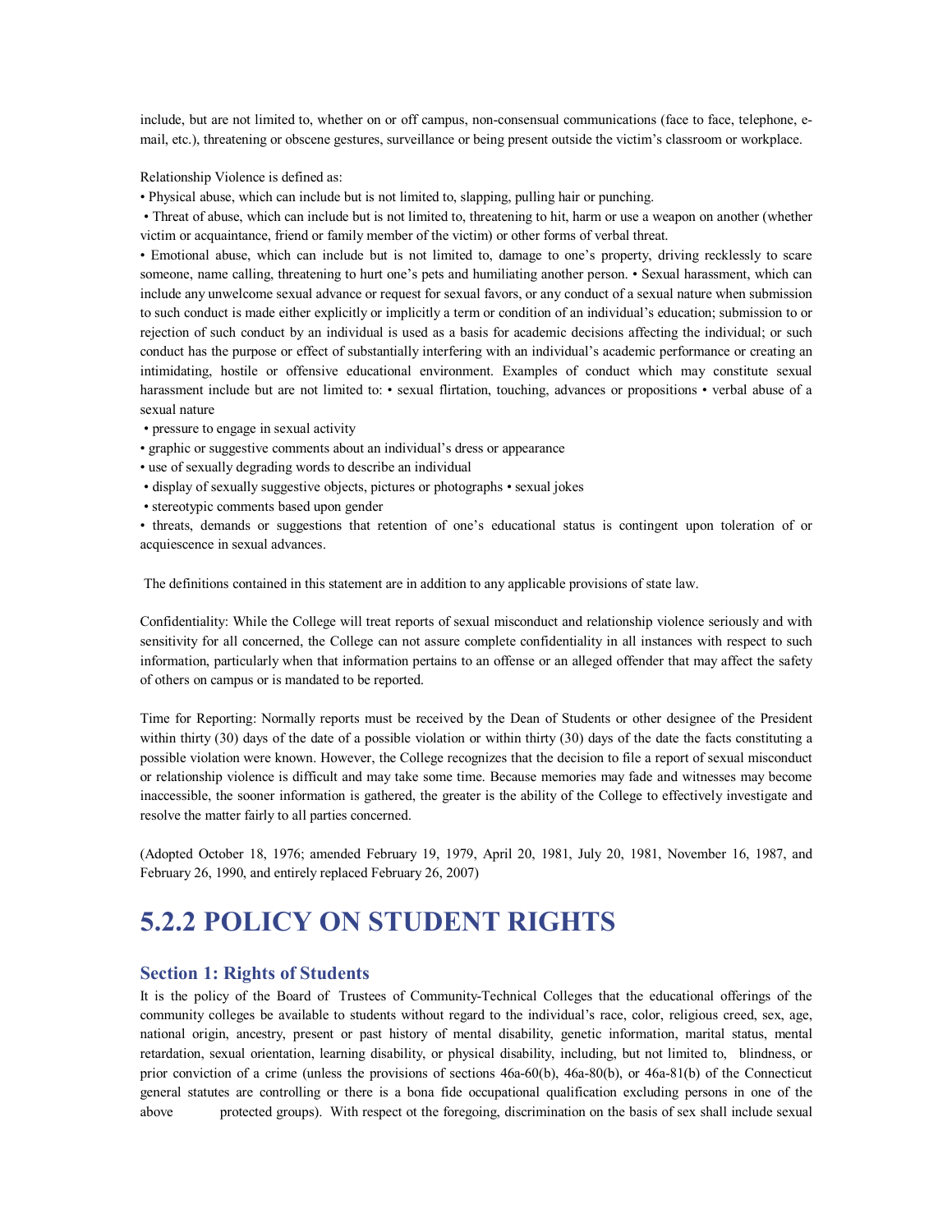harassment as defined in Section 46a-60(8) of the Connecticut General Statutes. Further, the system will not discriminate against any person on the grounds of political beliefs or veteran status.

Students are entitled to an atmosphere conducive to learning and to impartial treatment in all aspects of the teacherstudent relationship. The student should not be forced by the authority inherent in the instructional role to make particular personal choices as to political action or his or her own part in society. Evaluation of students and the award of credit must be based on academic performance professionally judged and not on matters irrelevant to that performance, whether personality, race, religion, degree of political activism, or personal beliefs. Students are free to take reasoned exception to the data or views offered in any course of study, but they are responsible for learning the content of the course of study, as defined by official college publications.

Community college students are both citizens and members of the academic community. As citizens, they enjoy the same freedom of speech, peaceful assembly, and right of petition that other citizens enjoy, and as members of the academic community they are subject to the obligations which accrue to them by virtue of this membership.

### **Section 2: Student Grievance Procedure**

- 1. **Definition:** A grievance is an allegation by a student that, as to him or her, an agent of the college has violated board or college policies relating to students other than assignment of grades or other academic evaluation (see Section 3: Review of Academic Standing).
- 2. **How to file a grievance:** A grievance is to be submitted in writing to the Dean of Student Affairs or such other college official as the President may designate (hereinafter, the Dean of Student Affairs), within thirty days of the date the grievant knew or reasonably should have known of the alleged violation. The written grievance shall specify the right claimed to have been violated and state briefly the underlying facts.
- 3. **Procedure for grievance resolution:** the Dean of Student Affairs shall investigate the grievance and within thirty days from the time the grievance was submitted recommend to the President a disposition of the grievance, except as provided hereinafter.
	- a. In the course of each investigation, the Dean of Student Affairs shall consult with the Dean responsible for the area of college operations in which the grievance arose.
	- b. In the case of a grievance alleging discrimination based on race, color, religious creed, sex, age, national origin, ancestry, present or past history of mental disorder, marital status, mental retardation or physical disability, prior conviction of a crime, political beliefs, veteran status, or sexual preference, the Dean of Student Affairs shall consult with the college's affirmative action person during the course of the investigation.
	- c. In the case of a grievance against a Dean, the grievance shall be filed with the President. The President may accept or reject the recommendation, or direct such further investigation as he or she deems appropriate. The President shall notify the student of the final disposition of the grievance within fifteen days of receiving the recommendation, except for good cause or as provided in 4., below.
- 4. **Advisory Committee:** The President may establish an Advisory Committee of students and staff which may be charged with the responsibility of making recommendations at either the level of the Deans or the President. The President may appoint and remove members of the committee. If an Advisory Committee is appointed, the President shall establish a reasonable time frame within which the committee must make recommendations.

### **Section 3: Review of Academic Standing**

A student may seek review of the assignment of a grade or other decision affecting academic status in accordance with the following procedure:

1. The grade or academic decision affecting academic status should be discussed informally with the instructor or official responsible for the decision within fifteen calendar days of the student's awareness of the decision.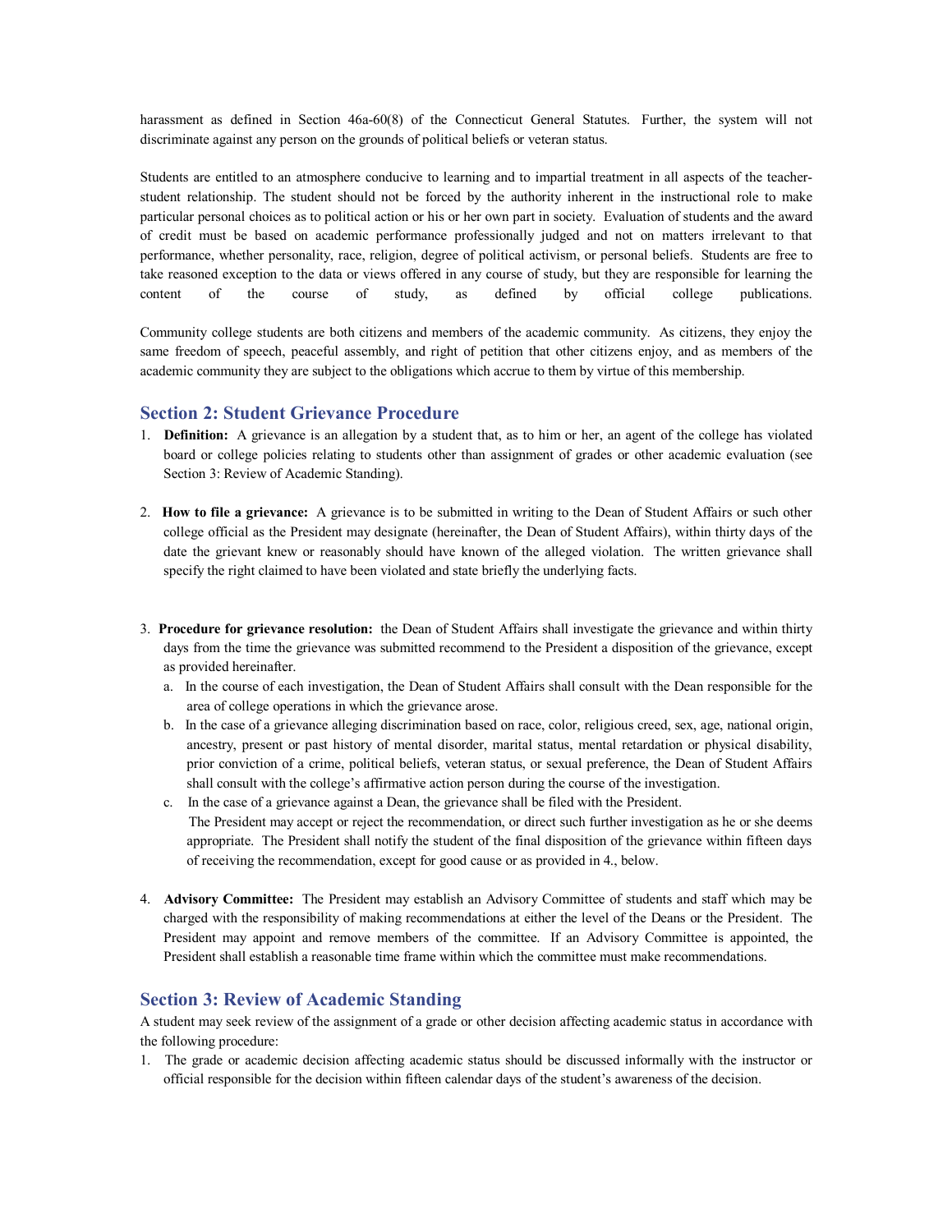2. If the matter is not satisfactorily adjusted within ten calendar days of this appeal or the instructor is not available, the student may refer the matter to the Academic Dean by filing a written appeal. The appeal must be filed with the Academic Dean within thirty calendar days of the student's awareness of the decision which is being appealed.

Upon receipt of such appeal, the Dean shall meet with the instructor, if he or she is available, to determine that step 1 has taken place or is not possible and to receive relevant information from the instructor responsible for the decision. The Dean may then refer the matter to the academic supervisor for informal consideration prior to step 3 below.

3. The Academic Dean or other designated official(s) shall afford review as provided below. The President may designate an official or an academic appeals committee to provide review at this step in lieu of the Academic Dean.

The student shall be afforded the right to present a statement of appeal and relevant information in support of it. It is the student's responsibility to show that the decision in question is arbitrary, i.e., without a reasonable basis, or was made for improper reasons in violation in section 1 of this policy. The student is entitled to a written response within thirty days of the completion of his or her presentation. A decision to change the grade or modify the decision which has been appealed is advisory to and subject to the approval of the President.

- 4. The foregoing decision may be appealed to the President by filing a statement of appeal within ten calendar days of the date of the decision. Review by the President shall be on the basis of the written record unless he or she decides that fairness requires broader review. The decision of the President shall be final.
- 5. The time frames provided herein may be modified by the President for good cause shown.

Adopted October 10, 1975; amended May 17, 1982, July 19, 1982, April 15, 1985, November 17, 1986, February 26, 1990 and March 22, 1993; technical amendment May 1, 2002 in compliance with Public Acts 98-180 and 01-28.)

# **POLICY STATEMENTS**

# **2.1.2 Affirmative Action Policy Statement**

This statement establishes a policy framework for the implementation of equal opportunity and affirmative action principles within the community college system. The purpose is to set forth an appropriate and consistent standard for each college and the system office. The statement constitutes the policy statement required by section 46a-68-63 of the regulations of Connecticut state agencies.

The chancellor is authorized to promulgate a supplement to this statement in order to achieve compliance with paragraphs 3 and 8 of the subject regulation, which supplement shall be an integral part of this policy statement. The chancellor is further authorized to establish systemwide standards for the implementation of affirmative action and equal opportunity consistent with the requirements of applicable law, regulation, and executive orders.

#### THE ROLE AND PURPOSE OF AFFIRMATIVE ACTION

The board of trustees recognizes that historically certain groups have been excluded from full participation in educational and employment opportunities and that if they are to overcome the present effects of this past exclusion affirmative steps beyond simple neutrality are required. Without such affirmative action, society runs the risk of the perpetuation of the status quo ante.

Affirmative action in employment involves taking additional steps to recruit, employ, and promote members of protected groups. More particularly, the board endorses and expects full compliance with the requirements of law, including but not limited to positive action designed to identify and remove practices, policies, or other job related requirements which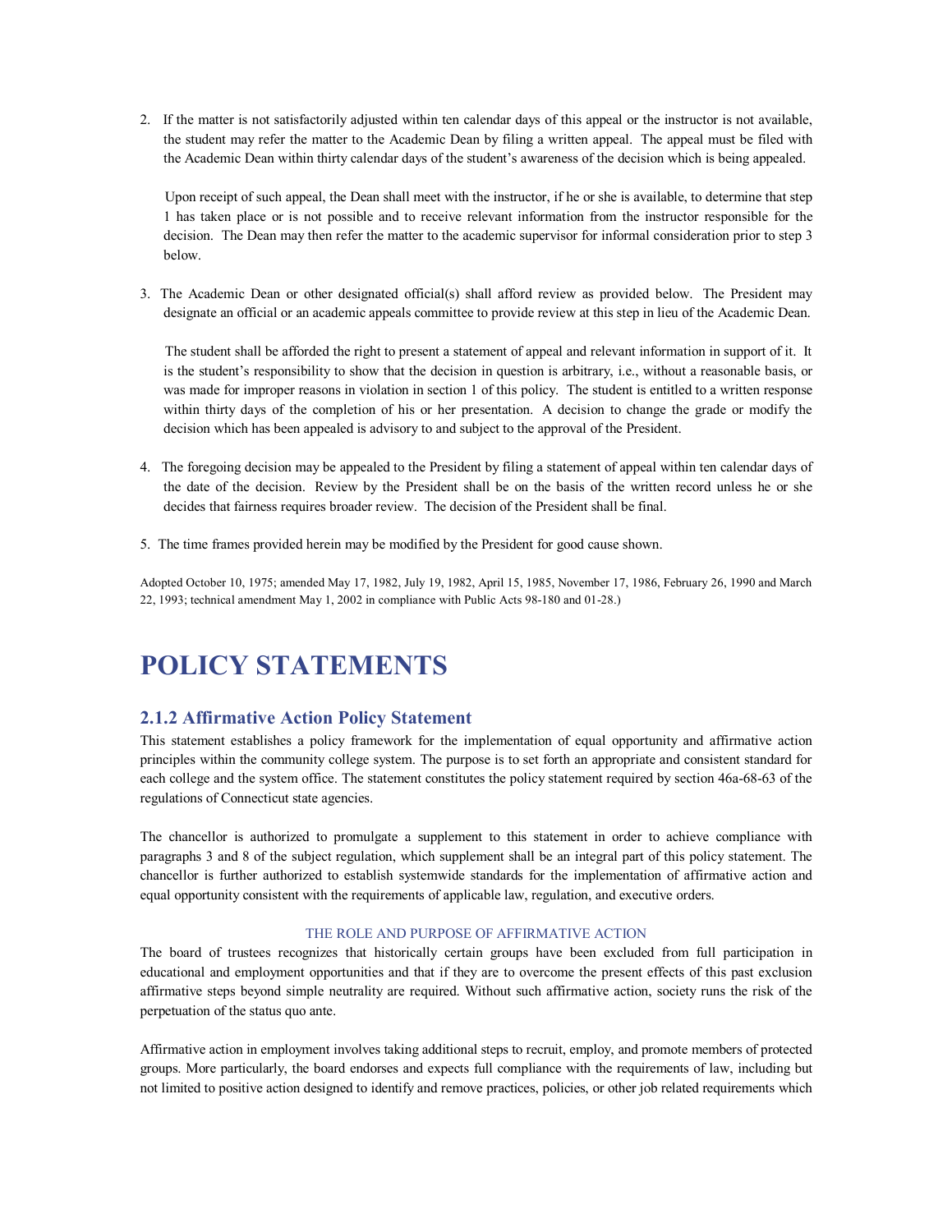act as barriers to equal employment opportunity for women, blacks, hispanics, and other protected groups found to be underutilized in the work force or affected by policies or practices having an adverse impact.

Similarly, the board endorses and expects that there will be efforts made to reach out to groups within our society which have historically been excluded from or are disproportionately represented in postsecondary education. The mission of the community colleges is particularly well suited to include and provide an environment of success for members of such historically underrepresented groups.

#### NEED FOR IMMEDIATE ACTION

Both the executive and legislative branches of government have identified the need for positive and effective affirmative action in employment and services offered to the public through the agencies of the state of Connecticut. The board recognizes, adopts, and pledges its support for such affirmative action as a necessary and immediate objective for all the community colleges and the system office of the board of trustees.

In considering the need for affirmative action, it is useful to distinguish between affirmative action and equal employment opportunity. The latter implies an absence of discrimination. In contrast, affirmative action recognizes that a simple stance of neutrality is not sufficient to surmount existing patterns of underrepresentation and underutilization both in employment and education.

While it is understood that affirmative action relates to societal groups based on such characteristics as race and sex, the board of trustees also recognizes the special problems of the aged and people with disabilities as requiring particular attention and sensitivity in the implementation of equal opportunity and affirmative action. To this end, each college and the system office shall identify problem areas, if any, and where appropriate establish program goals to achieve full and fair utilization of such individuals in the workplace.

#### NONDISCRIMINATION POLICY

The community college system of the state of Connecticut will not discriminate against any person on the grounds of race, color, religious creed, sex, age, national origin, ancestry, present or past history of mental disability, genetic information, marital status, mental retardation, sexual orientation, learning disability, or physical disability, including, but not limited to, blindness, or prior conviction of a crime, unless the provisions of sections 46a-60(b), 46a-80(b), or 46a81(b) of the Connecticut General Statutes are controlling or there is a bona fide occupational qualification excluding persons in one of the above protected groups. With respect to the foregoing, discrimination on the basis of sex shall include sexual harassment as defined in section 46a-60(8) of the Connecticut General Statutes. Although it is recognized that there are bona fide occupational qualifications which provide for exception from employment prohibitions, it is understood these exceptions are to be applied pursuant to section 46a-68-33 of the administrative regulations.

Further, the system will not discriminate against any person on the grounds of political beliefs or veteran status.

#### AFFIRMATIVE ACTION IN EMPLOYMENT

The employment process consists of recruitment, selection, placement, promotion, transfer, tenure consideration, salary and fringe benefit determination, separation and termination, and job training. The role of affirmative action is to provide an environment for the application of equal opportunity principles and to monitor the employment process to prevent instances of illegal discrimination from arising or existing.

The affirmative action influence on the employment process seeks to assure that:

- 1. recruitment and hiring of protected group members reflect their availability in the job market;
- 2. selection, tenure, placement, and related activities are based upon jobrelated factors, and criteria and practices which have an illegal discriminatory impact have been identified and eliminated;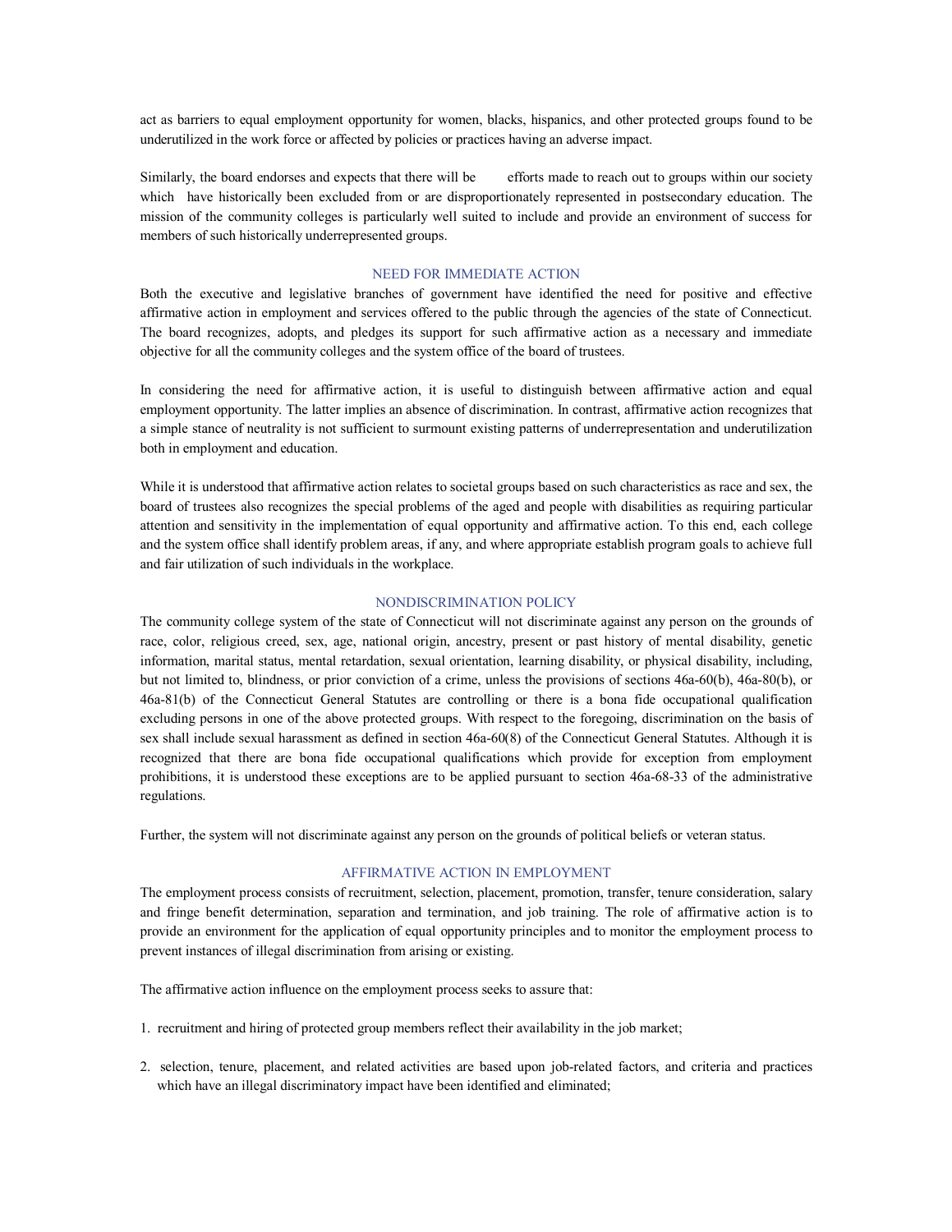- 3. salary and fringe benefits, including opportunities for training and education, are administered in an equitable manner;
- 4. transfer, reassignment, separation, and termination decisions are nondiscriminatory and do not result in an illegal adverse impact upon members of protected groups, and, where there is a negative impact upon protected groups, alternative approaches to separation and termination are explored.

(Adopted October 10, 1975; amended May 17, 1982, July 19, 1982, April 15, 1985, November 17, 1986, February 26, 1990 and March 22, 1993; technical amendment May 1, 2002 in compliance with Public Acts 98-180 and 01-28.)

### **2.1.5 Racism and Acts of Intolerance Policy Statement**

The community colleges have long been committed to providing educational opportunities to all who seek and can benefit from them, as evidenced in the mission statements and policies concerning student rights, affirmative action, and equal opportunity. The Board and the colleges recognize that an important part of providing opportunity is creating a welcoming environment in which all people are able to work and study together, regardless of their differences. At the same time, colleges and universities have traditionally been at the cutting edge of protection of our most cherished freedoms, most notably freedom of speech and nonviolent action, which protect even unpopular or divisive ideas and perspectives.

Such constitutionally protected expression can contribute to an unwelcome and even offensive social and educational environment for some individuals in the college community, particularly when it concerns race, religion, sex, sexual orientation, disability, national origin, or ethnicity, and the First Amendment does not preclude colleges from taking affirmative steps to sensitize the college community to the effects of creating such a negative environment. Therefore, the community colleges recognize that they have an obligation not only to punish proscribed actions, but also to provide programs which promote pluralism and diversity and encourage the college community to respect and appreciate the value and dignity of every person and his or her right to an atmosphere not only free of harassment, hostility, and violence but supportive of individual academic, personal, social, and professional growth.

Acts of racism or harassment directed against individuals or specific groups of individuals will not be tolerated and will be dealt with under the employee affirmative action grievance procedures and the student grievance and disciplinary procedures.

Each college will provide a comprehensive educational program designed to foster understanding of differentness and the value of cultural diversity. This will include plans to (1) promote pluralism, (2) educate the college community about appropriate and inappropriate behaviors to increase sensitivity and encourage acceptance, and (3) widely disseminate this policy statement to the entire college community.

(Adopted February 26, 1990)

# **2.1.6 People with Disabilities: Policy Statement**

#### PEOPLE WITH DISABILITIES IN THE COMMUNITY COLLEGES

The Board of Trustees of Community-Technical Colleges and all of the colleges under its jurisdiction are committed to the goal of achieving equal educational opportunity and full participation for people with disabilities in the community colleges. To that end, this statement of policy is put forth to reaffirm our commitment to ensure that no qualified person be excluded from participation in, be denied the benefits of, or otherwise be subjected to discrimination under any program or activity on a community college campus or in the system office of the board of trustees.

The board recognizes that a physical or functional impairment is a disability only to the extent that it contributes to cutting the person off from some valued experience, activity, or role. Higher education is therefore especially important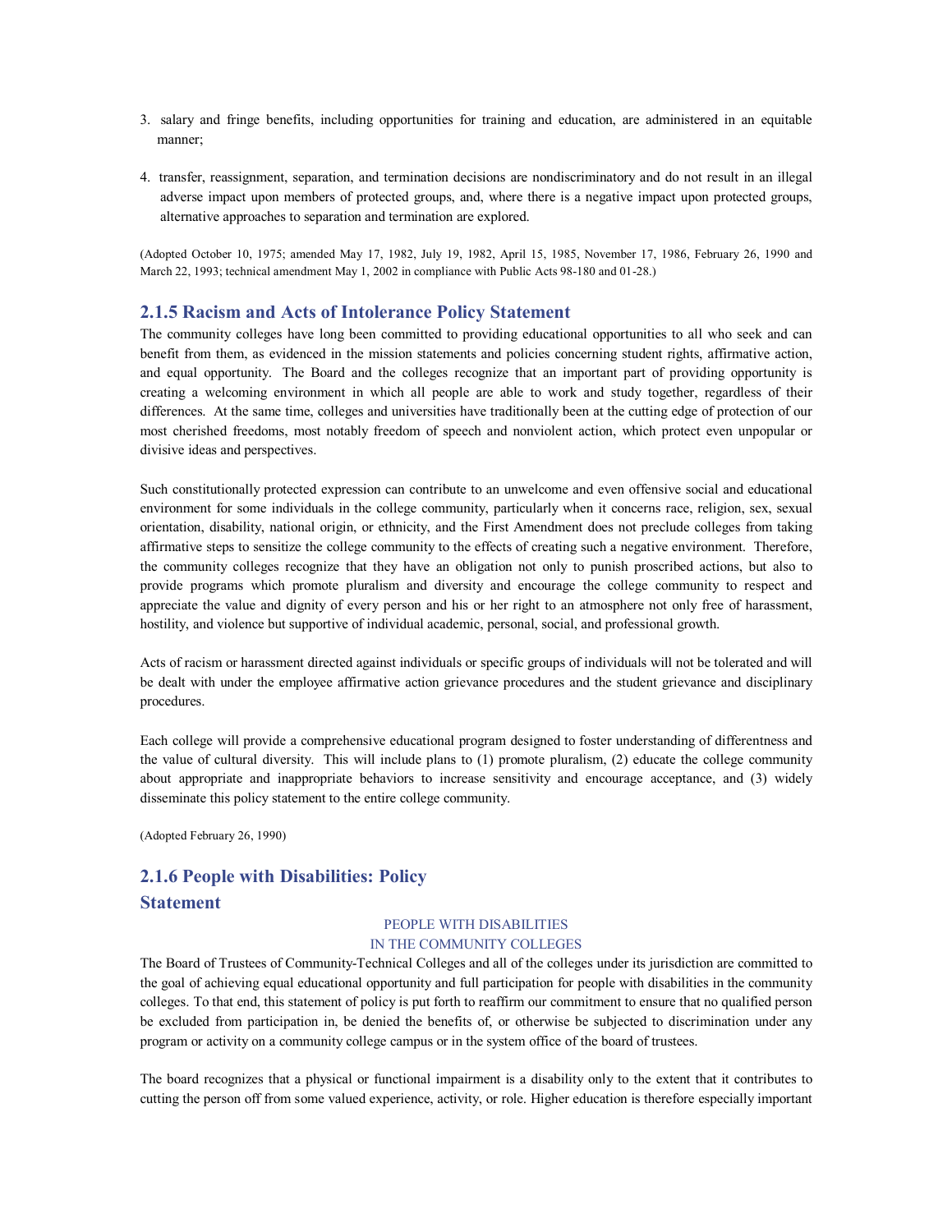to people with disabilities, since it aims to increase every student's access to valued experiences, activities, and roles. Improving access for students and employees means removing existing barriers that are physical, programmatic, and attitudinal; it also means taking care not to erect new barriers along the way.

The efforts of the community colleges to accommodate people with disabilities should be measured against the goals of full participation and integration. Services and programs best promote full participation and integration of people with disabilities when they complement and support, but do not duplicate, the regular services and programs of the college.

Achieving the goal of full participation and integration of people with disabilities requires cooperative efforts within and among higher education. The board of trustees will work with the board of governors to achieve a higher level of services and appropriate delivery methods at all Connecticut Community Colleges.

This statement is intended to reaffirm the board's commitment to affirmative action and equal opportunity for all people and in no way to replace the equal opportunity policy statement.

(Adopted November 20, 1989)

# **2.1.6.1 ADA Grievance Procedure for the**

#### **General Public**

A grievance is an allegation that an agent of the college has discriminated against the grievant on the basis of disability in violation of the Americans with Disabilities Act, 42 U.S.C. 12101 et. seq. (ADA). The following procedure shall apply only to members of the public.

- 1. How to file a grievance: A grievance must be submitted in writing to the ADA coordinator or such other college official as the president may designate within thirty days of the date the grievant knew or reasonably should have known of the alleged violation. The written grievance shall describe the discriminatory action and state briefly the underlying facts.
- 2. Procedure for grievance resolution: The ADA coordinator shall investigate the grievance in consultation with the college's affirmative action person and, within thirty days from the time the grievance was submitted, recommend to the president a disposition of the grievance. The president may accept or reject the recommendation or direct such further investigation as he or she deems appropriate. The president shall notify the grievant of the final disposition of the grievance within fifteen days of receiving the recommendation.

(Adopted December 21, 1992)

Members of the public include all those who are not employees or students of the Connecticut Community College system. Employees shall use the affirmative action grievance procedure and students shall use the student grievance procedure.

# **2.10 Policy on AIDS and Other**

#### **Communicable Diseases**

The community college system reaffirms its commitment to provide a safe and healthy educational environment, safeguard the rights of individuals, and comply with state and federal antidiscrimination laws and regulations. Sound and compassionate legal, ethical, moral, and educational principles require that students and employees with AIDS, HIV infection, and other communicable diseases be accorded the same rights and assume the same responsibilities as all other members of the community college community. It is recognized that the best method of allaying fears and promoting understanding is education: the dissemination of information based on fact and current scientific knowledge.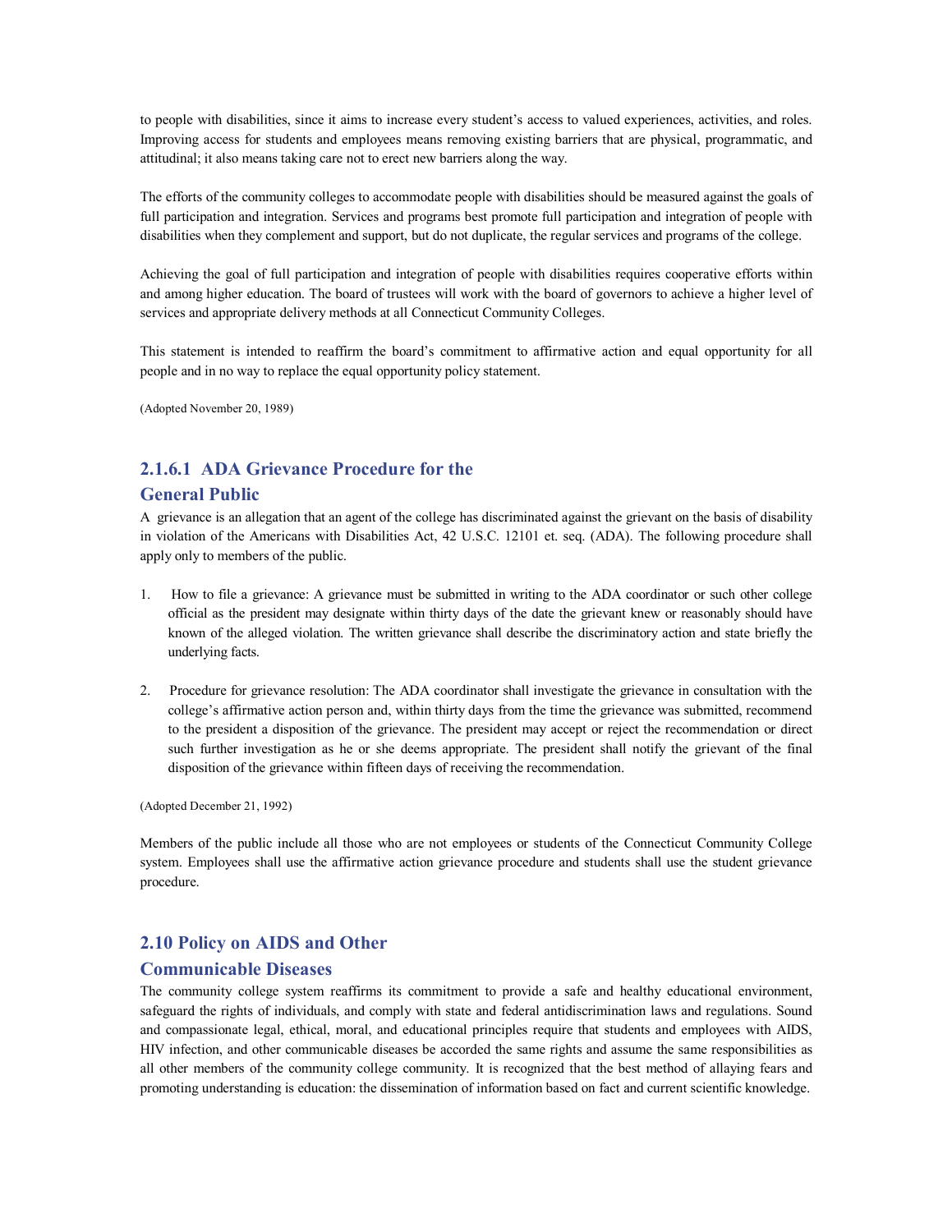- 1. People with AIDS and other communicable diseases shall be accorded the same rights as all other students and employees. State and federal laws and regulations prohibit discrimination against and harassment of individuals solely because of disability. No individual shall be discriminated against in any college programs, services, or employment solely because of his or her status as AIDS- or HIV-infected or having any other communicable disease.
- 2. Each college shall provide information and educational programs and activities concerning AIDS and other communicable diseases for students and employees. Such information and programs shall rely on the most current knowledge about such diseases and shall focus on how such diseases are and are not transmitted, how they can be prevented, and the rights of persons with such diseases.
- 3. Each college president shall designate an individual responsible for coordination, delivery, and evaluation of the college AIDS education program. A committee representative of the college community should be involved in formulating educational and information activities.
- 4. Restrictions shall not be placed on admission, programs, services, or employment offered to an individual on the basis of a diagnosis of AIDS, HIV infection, or other communicable disease, except in individual cases when it has been medically determined that there is risk of infection or danger to others or in programs from which individuals with specific communicable diseases are excluded by law or regulation.

All community college employees are further subject to the June 3, 1988 "AIDS Policy for State Personnel" and the January 1987 "AIDS Guidelines for State Personnel."

- 5. Colleges shall not require testing of students or employees for AIDS, HIV infection, or other communicable diseases for participation in employment, programs, or services of the college, except as required by law or regulation. Where possible, colleges shall maintain a listing of local referral sources for such testing and shall publish such listing with other educational information.
- 6. All student or employee information related to inquiries, testing, and disclosure of AIDS, HIV, or other infection status shall be treated confidentially as all other health records. All reasonable steps shall be taken to protect the identity of an individual with AIDS.
- 7. Students and employees involved in the direct delivery of health care services and those who might otherwise come in contact with blood and other body fluids (such as in science laboratories or allied health practica) shall at all times follow the guidelines regarding precautions to be taken in the handling of such fluids disseminated by the Department of Health Services (January 1987, provided as Appendix A) or other approved guidelines.
- 8. Violations of any part of this policy shall be dealt with under the appropriate disciplinary procedures for students or employees.
- 9. This policy shall be published in all college catalogs and student handbooks and shall be made available to all employees.

(Adopted February 21, 1989)

# **SEXUAL HARASSMENT**

Sexual harassment is a form of sex discrimination which is illegal under state and federal law and is also prohibited by the Board of Trustees' Nondiscrimination Policy. The Board's policy recognizes that sexual harassment undermines the integrity of employer-employee and student-faculty-staff relationships and interferes with the right of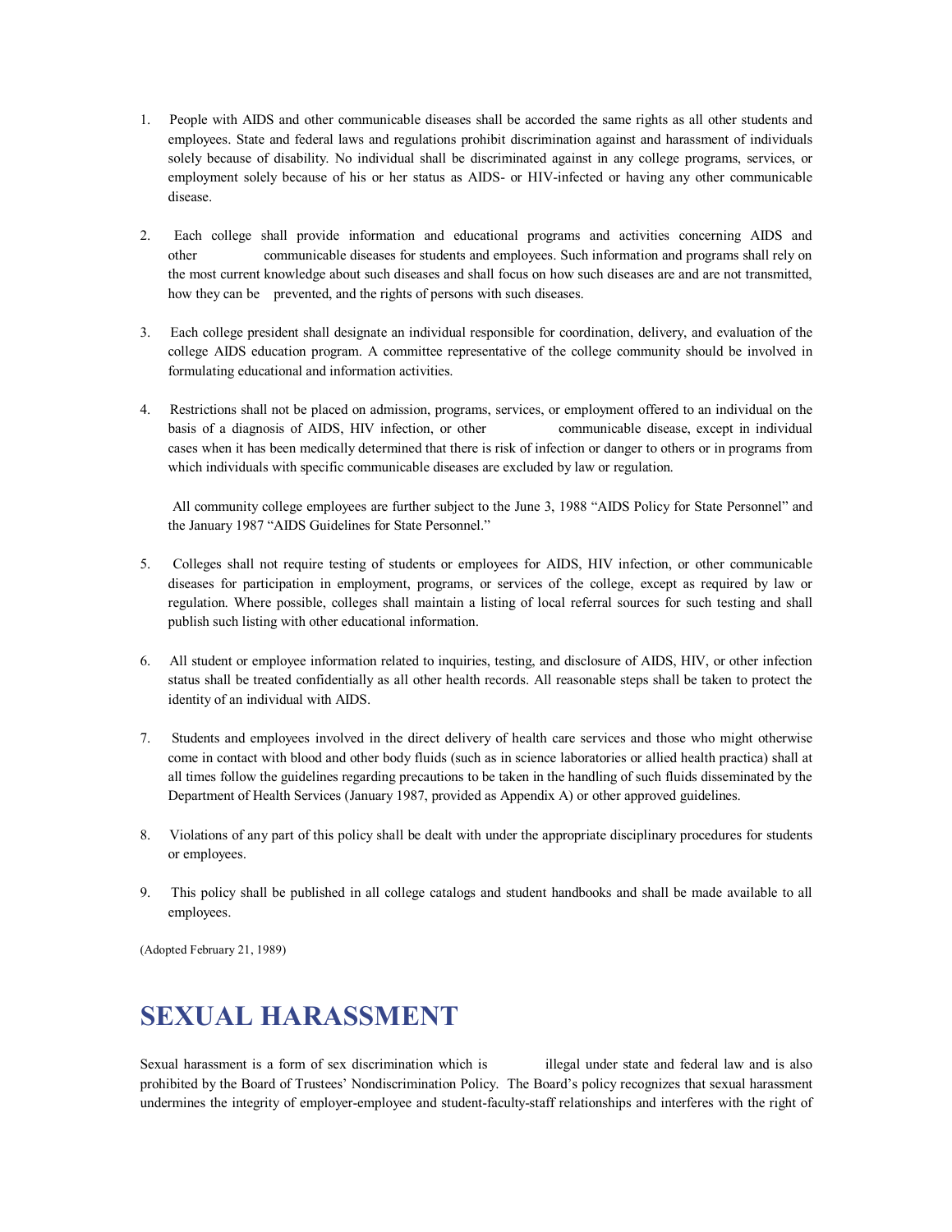all members of the college community to work and learn in an environment free from harassment. Such conduct will not be tolerated.

#### SEXUAL HARASSMENT MAY BE DESCRIBED AS:

Any unwelcome sexual advance or request for sexual favors, or any conduct of a sexual nature when 1) submission to such conduct is made either explicitly or implicitly a term or condition of an individual's employment or education; 2) submission to or rejection of such conduct by an individual is used as a basis for employment or academic decisions affecting the individual; or 3) such conduct has the purpose or effect of substantially interfering with an individual's academic or work performance or creating an intimidating, hostile or offensive employment or educational environment.

Sexual harassment may be verbal, visual or physical. It may be overt or implicit and may, but need not, have tangible adverse effects on the victim's employment or learning experience.

#### EXAMPLES OF CONDUCT WHICH MAY CONSTITUTE SEXUAL HARASSMENT INCLUDE BUT ARE NOT LIMITED TO:

- sexual flirtation, touching, advances or propositions
- verbal abuse of a sexual nature
- pressure to engage in sexual activity
- graphic or suggestive comments about an individual's dress or appearance
- use of sexually degrading words to describe an individual
- display of sexually suggestive objects, pictures or photographs
- sexual jokes
- stereotypic comments based upon gender
- threats, demands or suggestions that retention of one's employment or education status is contingent upon toleration of or acquiescence in sexual advances

The perpetrator of sexual harassment, like the victim of such conduct, may be a man or a woman. Sexual harassment may involve individuals of the same or opposite sex and, in the college environment, may involve an employee and a student, an employee and another employee or a student and another student. Harassment in any of these relationships is a violation of the Board's policy. Because of the power relationship between faculty and student and between supervisor and employee, freedom of choice may be compromised in such relationships. Therefore, romantic and sexual liaisons between such persons are strongly discouraged.

It should be noted, additionally, that retaliation against a person for complaining or being associated in any way with the resolution of a complaint of sexual harassment also violates Board policy.

#### WHAT TO DO IF YOU ARE THE VICTIM OF SEXUAL

#### HARASSMENT:

- When an employee or student feels that he or she has been the victim of sexual harassment, he or she should report such incident(s) to a college official.
- Employees may report incidents of sexual harassment to the dean of the area of the college in which the individual is involved, the college Affirmative Action officer, or another college official who has been designated by the President as a recipient of such complaints.
- Students may report incidents of sexual harassment to the Dean of Student Services or to such other college official as the President may have designated. Nothing shall prevent students from speaking to a college counselor about their concerns. However, such communication is not a substitute for filing a complaint of sexual harassment with an appropriate college designee.
- A claim that an employee of a third party contractor has engaged in sexual harassment on college premises or in connection with the performance of the third party contract should be reported immediately to either the President or to another appropriate college official as set forth in this document. The President will ensure that appropriate follow-up action is taken.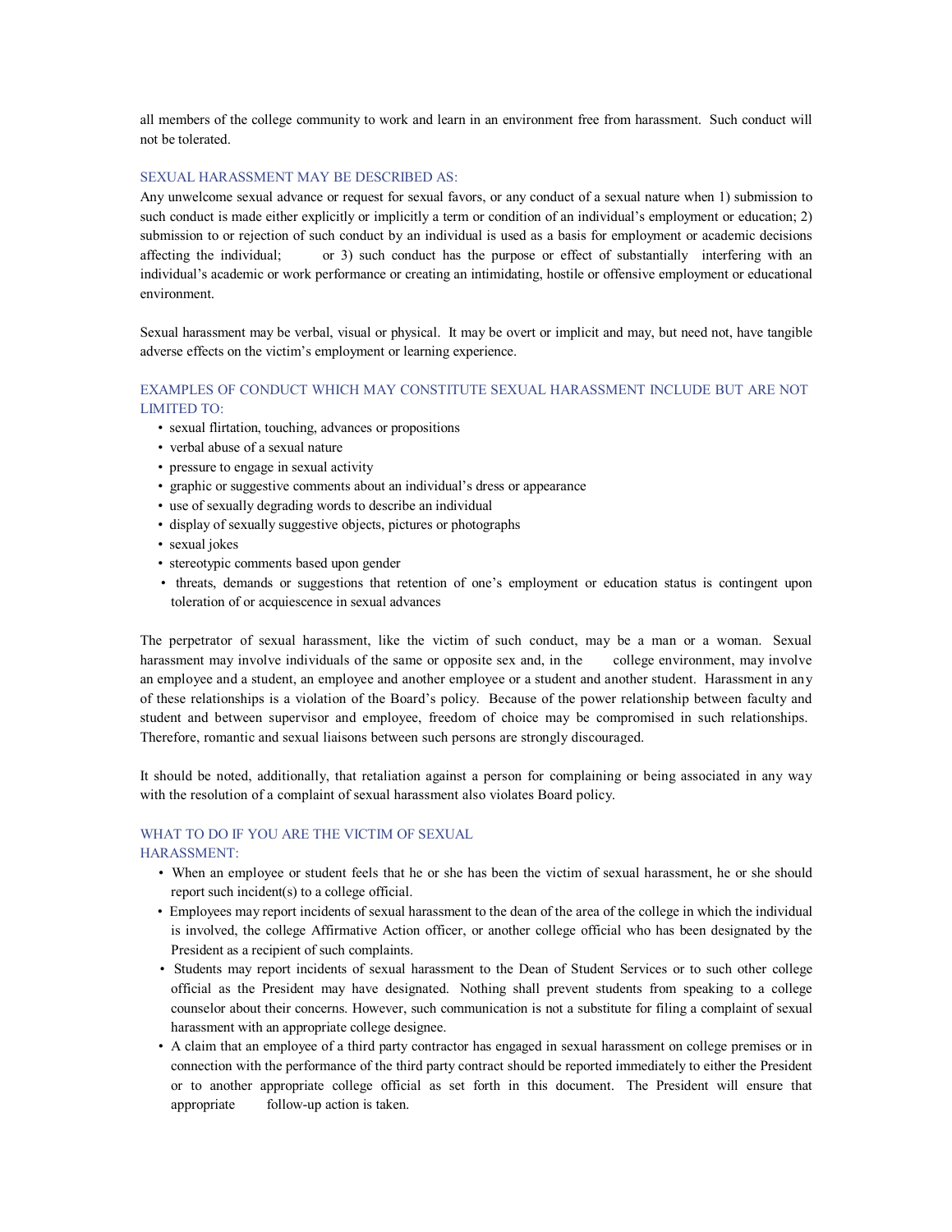Depending on the nature of the complaint and the desires of the complainant, the college official to whom the complaint has been made may attempt to resolve the complaint informally. Any informal resolution of a complaint must be approved by the college President. No person shall be forced to pursue informal avenues of resolution before filing a formal complaint of sexual harassment.

If informal resolution is not possible or appropriate, a written complaint should be filed in accordance with the existing Affirmative Action Grievance Procedure for employees (see Board Policy 2.1.3) or Student Grievance Procedure for students (see Board Policy 5.2.2).

- For employees, a written complaint should be filed within fifteen (15) calendar days of the alleged harassment. This time frame may be extended by up to fifteen (15) additional calendar days if efforts at informal resolution have been made.
- For students, a written complaint should be filed within thirty (30) calendar days of the date the grievant knew or should have known of the alleged harassment. However, where the alleged harasser is a faculty member and the complainant is, at the time of the acts complained of, a student in that faculty member's class, the complaint should be filed no later than fifteen (15) days after the end of the semester.

When a formal complaint of sexual harassment is received, it will be investigated by the college. The rights of all persons involved in the investigation shall be respected and every effort will be made to protect the confidentiality of both the alleged victim and the alleged harasser. Toward this end, only persons with a need to know shall be made privy to the complaint. However, complete anonymity cannot be assured, given the college's obligation under law to investigate and take appropriate action in all cases of sexual harassment.

All complaints of sexual harassment shall be taken seriously. It is expected that complaints will be made in good faith, however. Frivolous or vexatious complaints can cause irremediable damage to the reputation of an accused person, even though he or she is subsequently vindicated. Therefore, any person who files a false complaint of sexual harassment shall himself or herself be subject to disciplinary action, up to and including termination, if an employee, or expulsion, if a student.

In addition to invoking the available grievance procedure, an employee who believes he or she has been sexually harassed may file a complaint with the Connecticut Commission on Human Rights and Opportunities, 90 Washington Street, Hartford, CT 06106 and/or with the Equal Employment Opportunity Commission, One Congress Street, Boston, MA 02114, within 180 days of the date when the harassment occurred. A student who believes he or she has been sexually harassed may, in addition to the available grievance procedure, file a complaint with the federal Office for Civil Rights, U. S. Department of Education (Region I), John W. McCormack Post Office and Courthouse, Room 222, Post Office Square, Boston, MA 02109.

# **INFORMATION TECHNOLOGY RESOURCES**

The Connecticut Community College (CCC) System provides information technology resources (IT resources) to faculty, staff and students for academic and administrative use. IT resources may also be available to members of the college community through college libraries and websites. This policy applies to all users of IT resources.

IT resources include, but are not limited to, computer and peripheral hardware, software, networks, databases, electronic communications and Internet connectivity. CCC IT resources are the property of the Board of Trustees. Use of such resources is a privilege and is subject to such IT policies, standards and procedures as may be promulgated from time to time.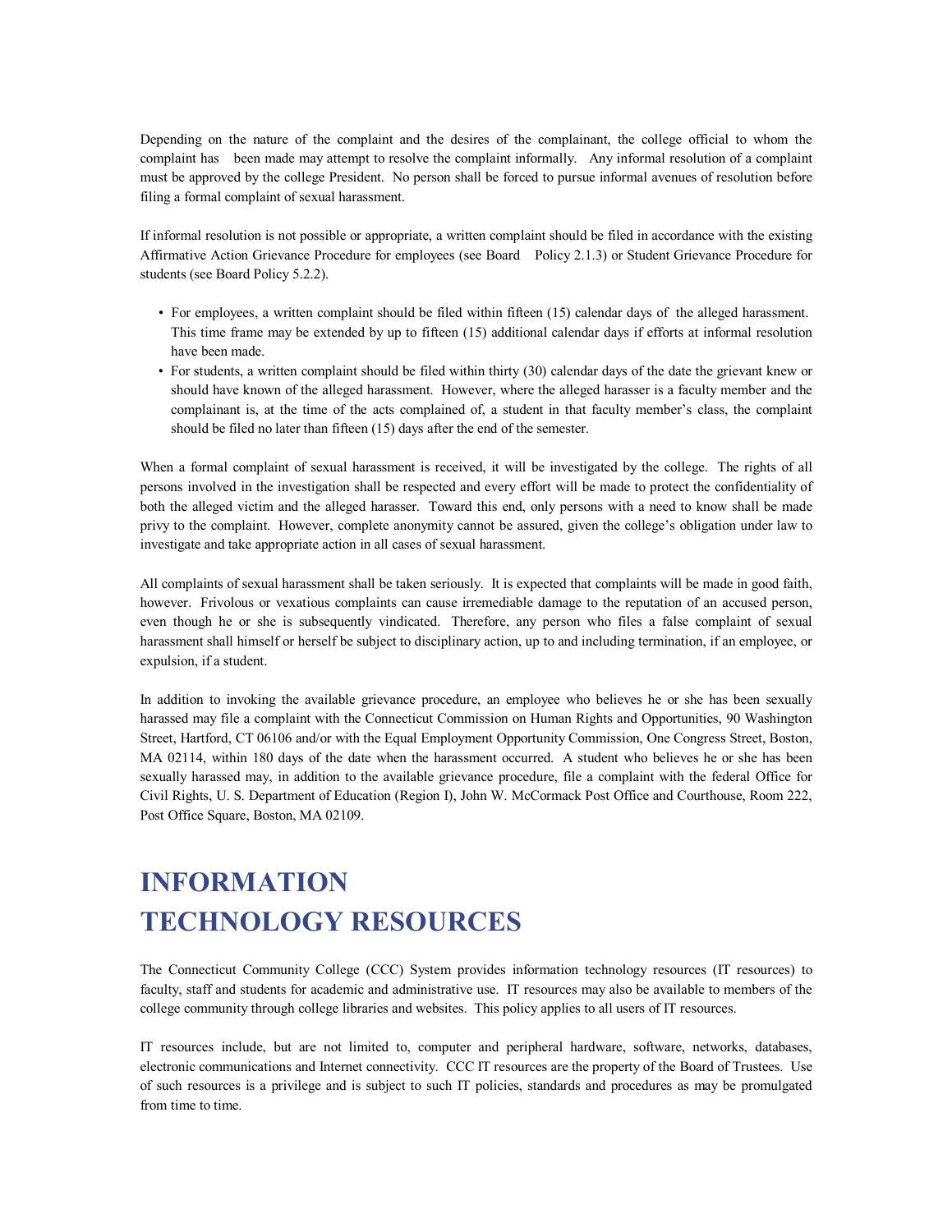IT resources shall be used solely for legitimate and authorized academic and administrative purposes, and in furtherance of CCC mission and goals. They shall not be used for personal purposes, including monetary gain. Use of IT resources may be monitored by the appropriate CCC authority to ensure proper and efficient usage, as well as to identify problems or to check for security violations.

Any unauthorized or illegitimate use of IT resources may subject the user to disciplinary action, up to and including dismissal or expulsion, as well as loss of computing privileges. Users must comply with all applicable state and federal laws and may be subject to criminal prosecution for violation thereof under state and federal laws.

The Chancellor is authorized to promulgate necessary and appropriate IT policies, standards and procedures, including but not limited to those affecting acceptable uses of IT resources, electronic communications and network security. Colleges shall ensure that users of IT resources are aware of all IT policies, standards and procedures, as appropriate. (Adopted October 21, 2002) {This policy replaces that adopted on July 22, 1985}

### **4.23 Weapons on College Campuses**

The use or possession of weapons (as defined in Section 53206 of the Connecticut General Statutes) is prohibited on college campuses or at college activities except as authorized by Board or college policies. Colleges are hereby authorized to develop policies which allow for specific exemptions to the extent permitted by law.

(Adopted May 18, 1992)

Sec. 53-206: "slung [sic] shot, air rifle, BB gun, black jack, sand bag, metal or brass knuckles, or any dirk knife, or any switch knife having an automatic spring release device by which a blade is released from the handle, having a blade of over one and one half inches in length, or stiletto, or any knife the edged portion of which is four inches or over in length, or any martial arts weapon or electronic defense weapon, as defined in section 53a-3, or any other dangerous or deadly weapon or instrument" Sec. 53a-3(6): "any weapon, whether loaded or unloaded, from which a shot may be discharged, or a switchblade knife, gravity knife, bill, blackjack, bludgeon, or metal knuckles."

# **STUDENT RECORDS AND CONFIDENTIALITY (FERPA)**

#### 5.7 NOTIFICATION OF RIGHTS UNDER THE FAMILY EDUCATIONAL RIGHTS AND PRIVACY ACT

The Family Educational Rights and Privacy Act (FERPA) affords students certain rights with respect to their education records. These rights include:

- 1. The right to inspect and review the student's education records within 45 days of the day the College receives a request for access. Students should submit to the registrar, dean, head of the academic department, or other appropriate official written requests that identify the record(s) they wish to inspect. The College official will make arrangements for access and notify the student of the time and place where the records may be inspected. If the records are not maintained by the College official to whom the request was submitted, that official shall advise the student of the correct official to whom the request should be addressed.
- 2. The right to request amendment of an education record that the student believes is inaccurate. Students may ask an appropriate College official to amend a record that they believe is inaccurate. The student should write to the College official, clearly identify the part of the record he or she wants changed, and specify why he/she believes it is inaccurate. The College will notify the student of the decision. If the College decides not to amend the record as requested by the student, the College will advise the student of his or her right to a hearing regarding the request for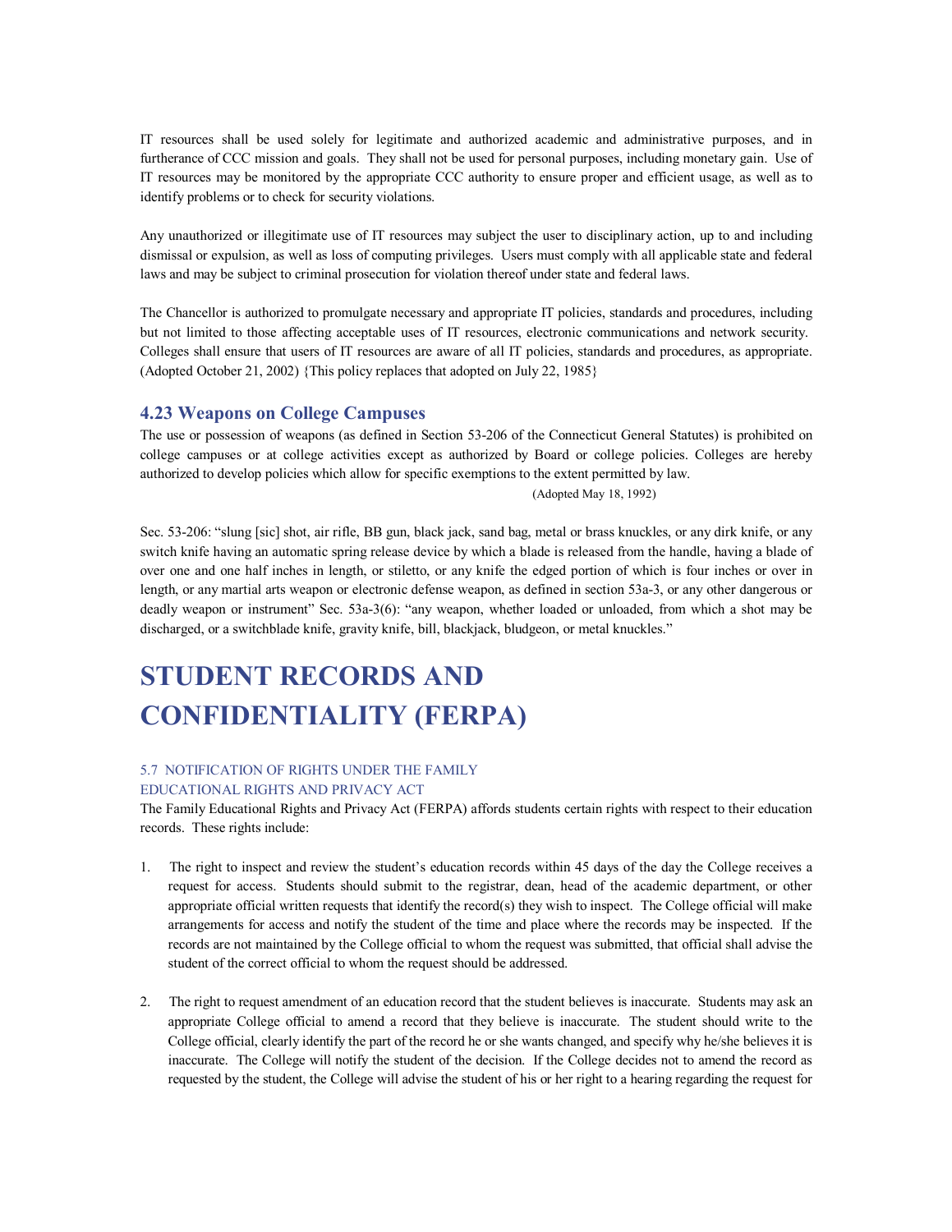amendment. Additional information regarding the hearing procedures will be provided to the student when notified of the right to a hearing.

NOTE: FERPA is not intended to provide a process to question substantive judgments that are correctly recorded. For example, the right of challenge does not allow a student to contest a grade in a course because the student believes that a higher grade should have been assigned.

3. The right to consent to disclosure of personally identifiable information contained in the student's education records, except to the extent that FERPA authorizes disclosure without consent. FERPA permits disclosure without consent to school officials with legitimate educational interests. A "school official" includes but is not limited to the following: a person employed by the College in an administrative, supervisory, academic, research or support staff position (including law enforcement and security personnel, counseling and health staff); a person or company with whom the College has contracted (such as an attorney, auditor, collection agent or official of the National Student Clearinghouse); a person serving on the Board of Trustees who is authorized to act on its behalf; or a student serving on an official committee, such as a disciplinary or grievance committee, or assisting another school official in performing his or her tasks. A school official has a legitimate educational interest if the official needs to review an education record in order to fulfill his or her professional responsibilities.

FERPA also permits disclosure of education records without consent in connection with, but not limited to:

- To comply with a judicial order or a lawfully issued subpoena;
- To appropriate parties in a health or safety emergency;
- To officials of another school, upon request, in which the student seeks or intends to enroll;
- In connection with a student's request for or receipt of financial aid, as necessary to determine the eligibility, amount or conditions of the financial aid, or to enforce the terms and conditions of the aid;
- To certain officials of the U.S. Department of Education, the Comptroller General, to state and local educational authorities, in connection with certain state or federally supported education programs;
- To accrediting organizations to carry out their functions;
- To organizations conducting certain studies for or on behalf of the College;
- The results of an institutional disciplinary proceeding against the alleged perpetrator of a crime of violence to the alleged victim of that crime with respect to that crime.
- Directory information as defined in the policy of the Board of Trustees.
- 4. The right to refuse to permit the College to release directory information about the student, except to school officials with a legitimate educational interest and others as indicated in paragraph 3 above. To do so, a student exercising this right must notify the Office of Registrar in writing. Once filed, this notification becomes a permanent part of the student's record until the student instructs the College, in writing, to remove it.
- 5. The right to file a complaint with the U.S. Department of Education concerning alleged failures by Colleges to comply with the requirements of FERPA. The name and address of the Office that administers FERPA is:

Family Policy Compliance Office U.S. Department of Education 400 Maryland Avenue, SW Washington, DC 20202-4605

#### DIRECTORY INFORMATION

The Board of Trustees has designated the following as directory information: student names and addresses, dates of attendance, full vs. part-time student status, awards and honors and graduation date. For purposes of access by military recruiters only, telephone listings and, if known, age, level of education and major are also designated as directory information.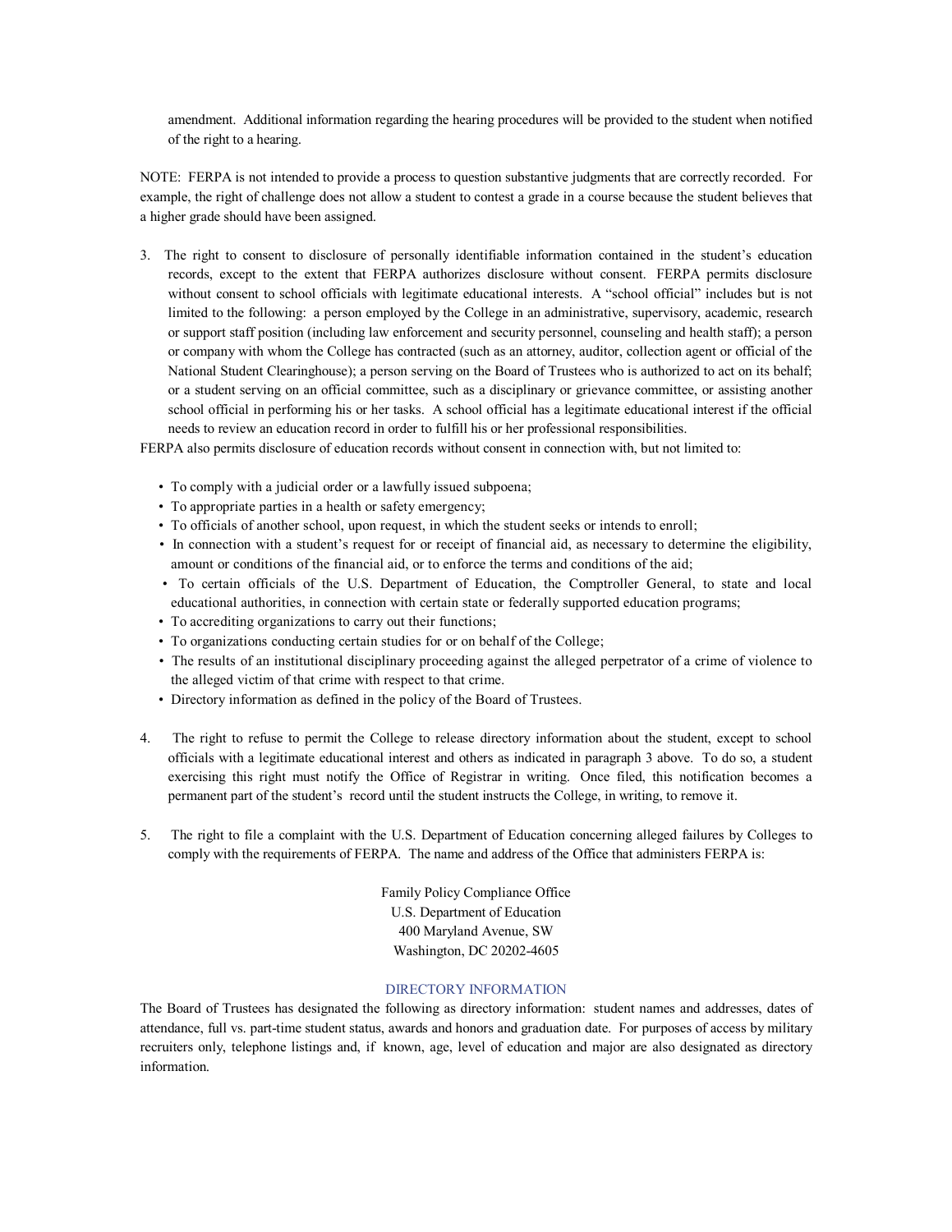Colleges may disclose directory information without prior consent, unless a student has exercised the right to refuse to permit the College to release directory information in accordance with paragraph 4 above.

# **4.15 DRUGS AND ALCOHOL POLICY**

#### THE FOLLOWING POLICY COVERING ALCOHOL AND DRUGS HAS BEEN ADOPTED BY THE BOARD OF TRUSTEES OF COMMUNITY-TECHNICAL COLLEGES:

The Board of Trustees of Community-Technical Colleges endorses the Statement of the Network of Colleges and Universities Committed to the Elimination of Drug and Alcohol Abuse, which is based on the following premise:

American Society is harmed in many ways by the abuse of alcohol and other drugs—decreased productivity, serious health problems, breakdown of the family structure, and strained social resources. Problems of illicit use and abuse of substances have a pervasive effect upon many segments of society — all socioeconomic groups, all age levels, and even the unborn. Education and learning are especially impaired by alcohol abuse and illicit drug use.

(1) The Board recognizes that education regarding alcohol and substance abuse is an appropriate and even necessary part of contemporary college life. Since the unauthorized use of controlled substances, in addition to the potential harmful effect it may have on students and employees, is contrary to state and federal law and regulation, it must be prohibited in any college activity, on or off the college campus. Although the conditions of alcohol and drug dependency may be considered disabilities or handicaps under state law and regulation and Board of Trustees policy, employees and students will not be discriminated against because they have these disabilities. All students and employees are considered to be responsible for their actions and their conduct.

#### THESE PROVISIONS SHALL APPLY TO ALL COLLEGES UNDER THE JURISDICTION OF THE BOARD:

- 1. No student or employee shall knowingly possess, use, distribute, transmit, sell, or be under the influence of any controlled substance on the college campus or off the college campus at a college-sponsored activity, function, or event. Use or possession of a drug authorized by a medical prescription from a registered physician shall not be a violation of this provision.
- 2. All colleges shall develop and enforce policies regarding the sale, distribution, possession, or consumption of alcoholic beverages on campus, subject to state and federal law. Consistent with previous Board policy, the consumption of alcoholic beverages on campus may be authorized by the president subject to the following conditions, as appropriate:
	- a. when a temporary permit for the sale of alcoholic beverages has been obtained and dram shop act insurance has been purchased;
	- b. when a college permit has been obtained;
	- c. when students bring their own beverages;
	- d. when alcoholic beverages are provided by a student organization and no fee is charged for attendance or for said beverages.
- 3. All colleges shall provide educational programs on the abuse of alcohol and other drugs and referral for assistance for students and employees who seek it. Colleges are encouraged to establish campus-wide committees to assist in